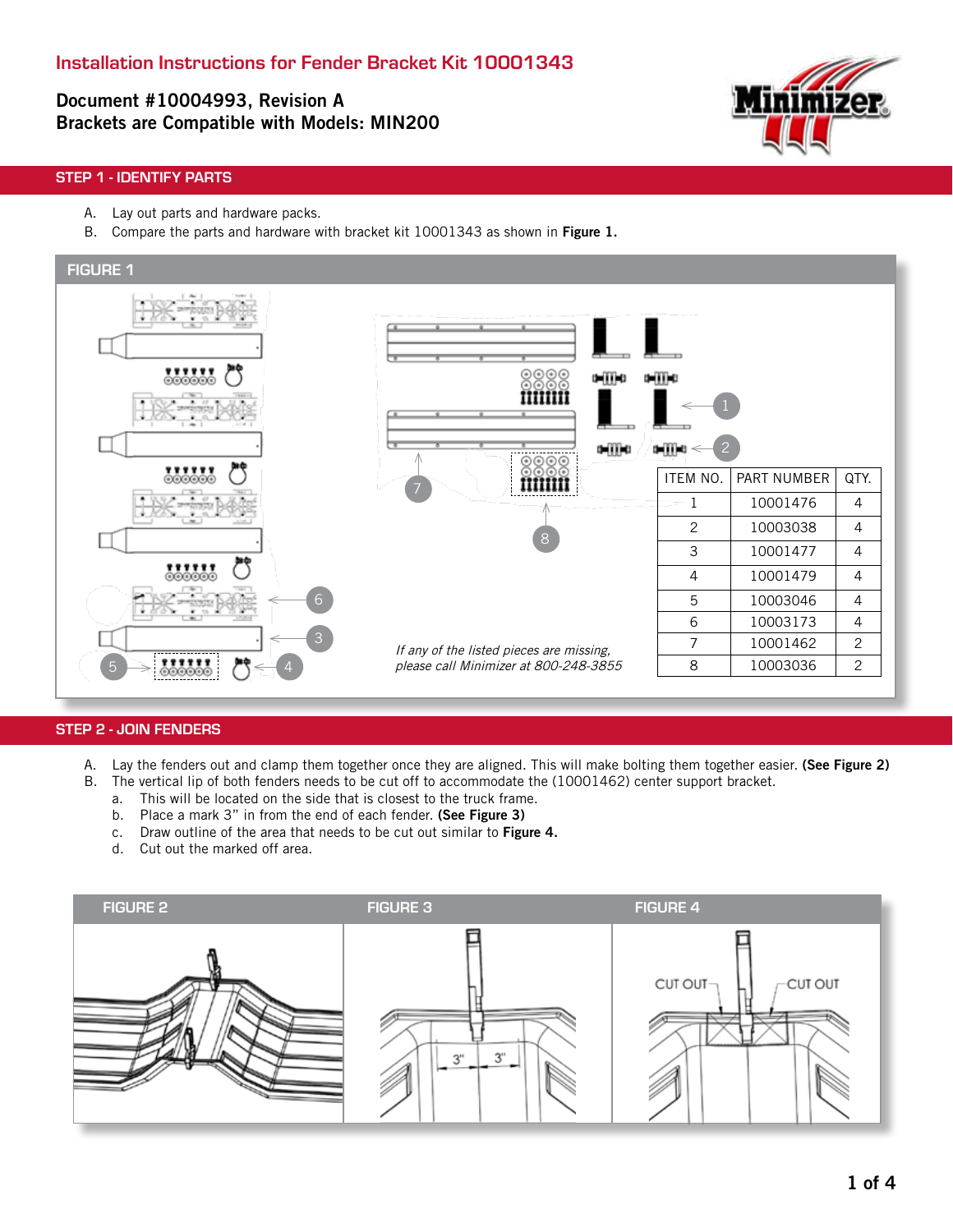### Installation Instructions for Fender Bracket Kit 10001343

## Document #10004993, Revision A Brackets are Compatible with Models: MIN200

C. Make sure the center bracket and the trim plate (if purchased) are centered between the two fenders. (See Figure 5)

Tip: The center bracket (10001462) "V" should be facing down.

- a. Drill eight holes through the fender and trim plate from the bottom using the holes in the (10001462) center bracket as a guide.
- b. Use eight 5/16" x 1" bolts to bolt the fenders, trim plate, and center bracket together.
- c. Use eight 5/16" nuts provided with the kit on the underside of the fenders.
- d. Recommended torque is 10-15 ft.-lbs.

**Tip:** Start with the bolts closest to the truck frame and work towards the outside.

#### STEP 3 - DETERMINE SIZE OF SPACERS AND POSITION FENDERS

- A. Confirm the total suspension travel distance. This is used to determine the clearance required between the fender and the tire.
	- a. For air suspension systems, dump the air bags and confirm it is the lowest point of travel.
		- i. Understand that some air suspension designs may cause the wheels to roll closer to the fender (roll forward) as the suspension deflates. In order to make sure the fenders are centered on the tires, test the suspension in the inflated and deflated positions to determine the best positioning so that the fenders are centered over the tires in the inflated position.
		- ii. For air suspensions with travel exceeding 6", a travel stop may need to be installed to reduce required clearance between the fenders and ti wheel plate clearance. (Please call Minimizer @ 800-248-3855 for questions regarding

this issue).

- b. For spring systems, measure the distance between the spring assembly and the bump stops on the frame and record the measurement.
- B. Place the fenders on spacer blocks above the tires.
	- a. In most applications 1.5" of tire clearance is best.
	- b. The goal is to ensure the fender does not rub the tire.

i. The minimum clearance recommended is ¾" above the maximum travel point of the suspension system.

- c. For an air suspension system, place a ¾" to 1.5" thick board on top of the tires after the air is released from the airbags. (See Figure 6)
- d. For spring suspensions use spacer material that is ¾" to 1.5" thicker than the measurement recorded above.
- C. For trucks with air suspension, raise and lower the suspension to confirm the clearance between the fenders and wheels and that the fenders will be centered front to rear when the air suspension is inflated.

#### STEP 4 - POSITION BRACKETS

- A. With the fenders in position, mark and test fit the brackets where they will attach to the frame.
- B. If possible, use existing bolt holes in the frame to attach the front and rear (10001477) paddle brackets.

**Tip:** It is common for the front bracket to align with the existing quarter fender holes.

C. If possible, use existing bolt holes in the frame to attach a steel plate (not supplied) for the center bracket and weld the bracket to the plate. (See Figure 7)



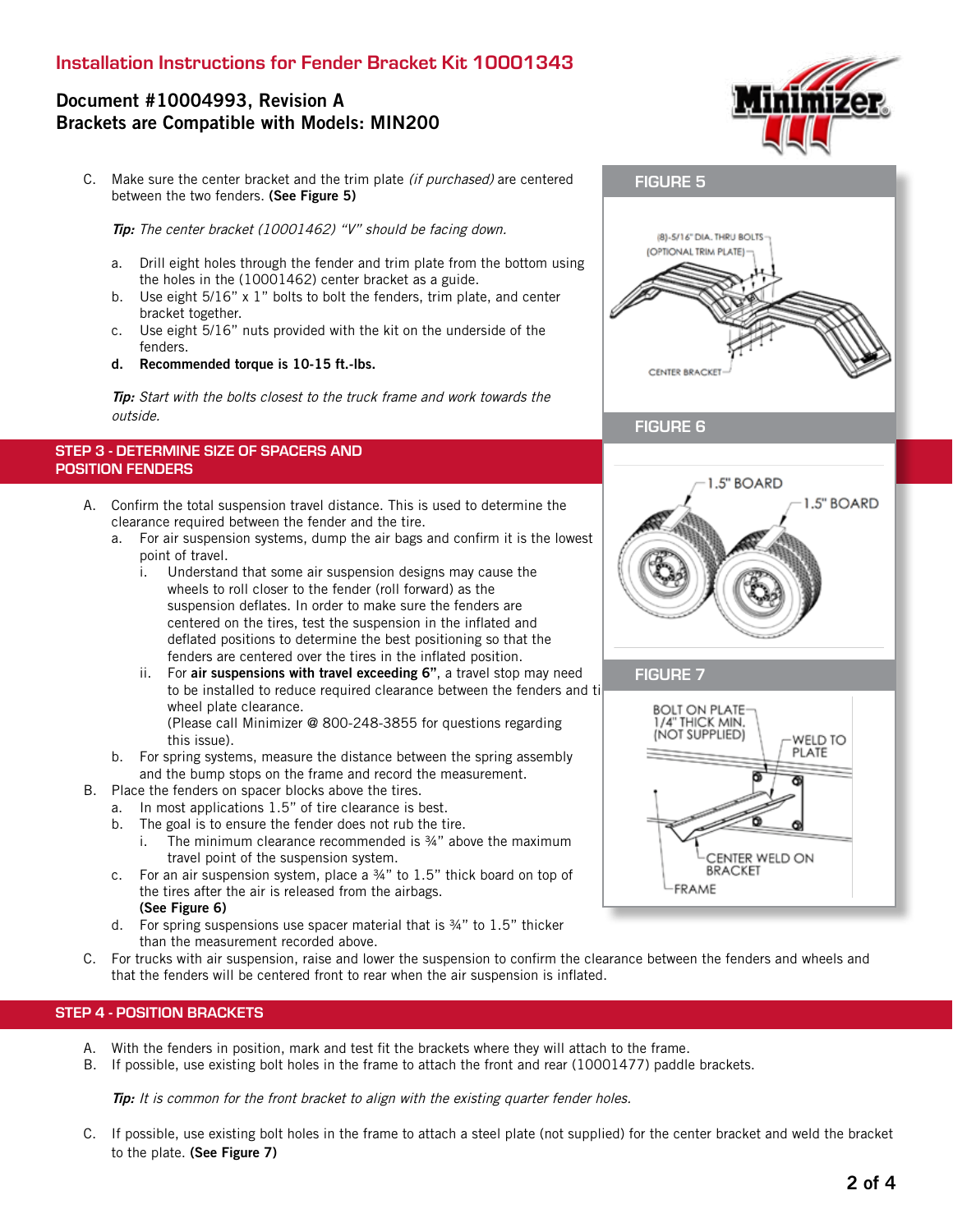# Document #10004993, Revision A Brackets are Compatible with Models: MIN200

- a. Plate should be a minimum of 1/4" thick.
- D. Another option is to weld the bracket directly to the frame

#### Warning: Review vehicle owner's manual before welding directly to the frame.

- E. If possible, position the mounting brackets low on the fender so they are no more than 15" from the bottom. (See Figure 8)
	- a. Brackets mounted 8-12" from the edge is optimal.
	- b. The goal is to reduce the risk of the leading edge of the fender from blowing back against the tire during high wind.

**Tip:** If the front fender bracket is mounted higher than 15", refer to the link below for further suggestions on adding additional support http://www.minimizer.com/instructions.html

#### NOTES:

- Round spacers are supplied to hold the (10001476) swivel bracket away from the frame when needed. In some cases, frame components may interfere with the required bracket location and require a spacer. (See Figure 9)
- Trim the pipe component of the swivel bracket as needed.
- USE SPACERS ONLY WHEN NECESSARY! The ideal installation is to mount the (10001476) swivel bracket directly to the frame using no spacers.
- If using the mounting hole inside the pipe of the swivel bracket, the excess flat steel may be trimmed off to provide a cleaner look.

### STEP 5 - ATTACH BRACKETS TO TRUCK FRAME

- A. Once the front bracket is in position with the fender, tighten the 5/8" x 4-1/2" bolt that goes through the (10001476) swivel bracket to attach the swivel securely to the frame. (See Figure 10)
	- a. Recommended torque is 160-170 ft-lbs.

### STEP 6 - PREP THE FENDERS

- A. Slide the (10001477) paddle bracket over the (10001476) swivel bracket a. Make sure the pipe of the (10001476) is fully inserted into the paddle bracket.
- B. Verify that the fenders are level across the frame and aligned with the tires for optimal clearance. Fenders that are installed in a deformed or twisted state, may lead to material fatigue, and reduce the life of the fender.
	- a. Rotate the (10001477) paddle bracket so it makes good contact with fender.
- C. Attach the drilling template provided in the kit to the surface of the fender.
	- a. Insert the drilling template between the fender and the (10001477) paddle bracket as shown in Figure 11.







FIGURE 8



### FIGURE 10



FIGURE 11